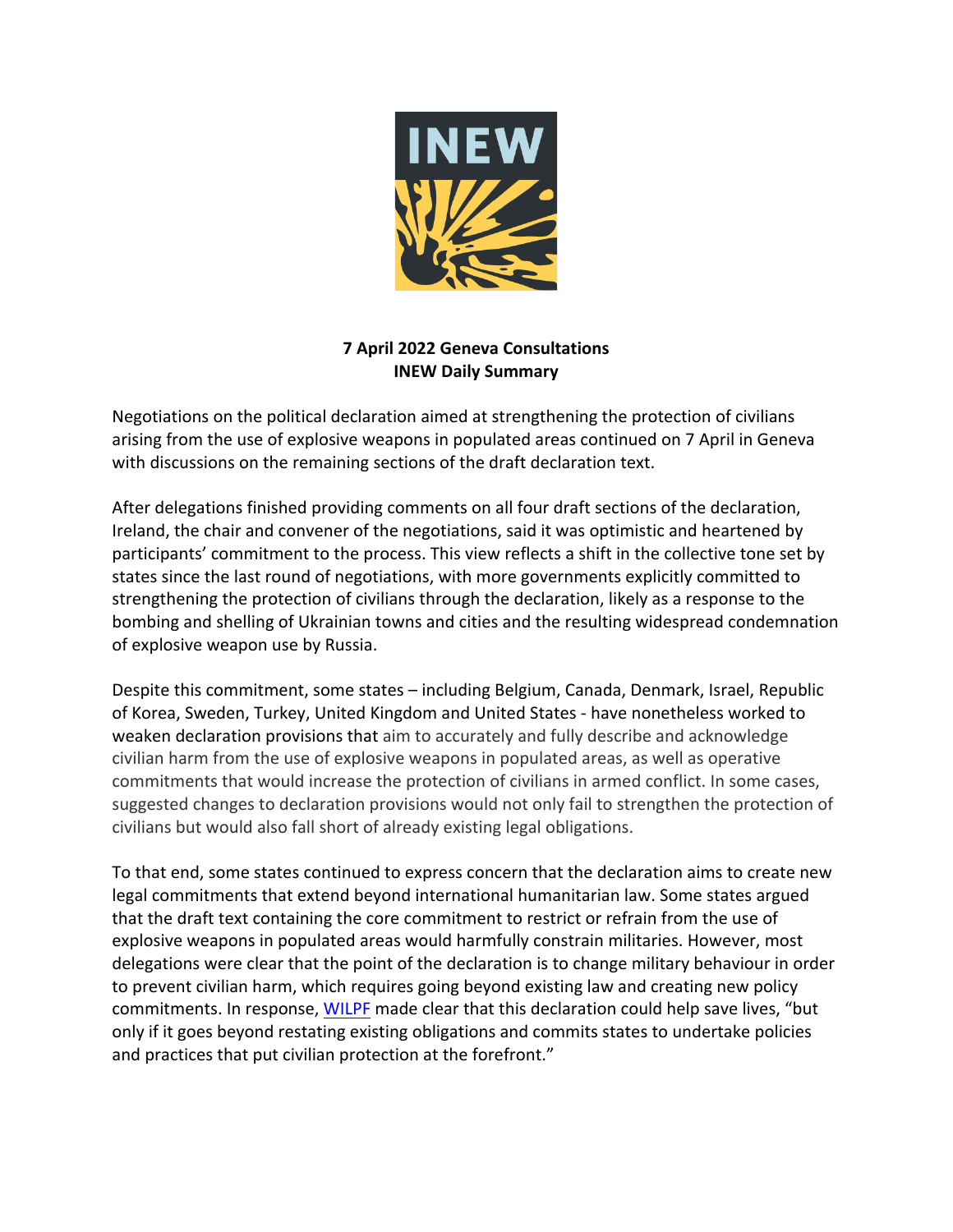Morning discussions largely focused on the fourth section of the draft declaration, which addresses the collection and sharing of disaggregated data on harm to civilians and civilian objects, the provision of victim assistance, humanitarian relief and access, and a commitment ensuring an effective follow-on process for the declaration to review implementation through regular meetings.

Positively, states generally acknowledged the importance of providing assistance to victims of explosive weapon use, as well as including within the draft text measures to address the harm that the use of explosive weapons in populated areas has already caused. Most states agreed that the revised version of the draft text was much improved from its 2020 iteration, and a some made suggestions on ways in which it may be strengthened. The declaration could also explicitly provide, for example, a description of what victim assistance includes. The text could be clearer, for instance, that victim assistance includes ensuring that basic needs are met, and safe and timely access to the provision of emergency medical care, physical rehabilitation, psychosocial support and socio-economic inclusion, as well as support towards the full realization of the rights and full participation of victims in society.

Less constructively, some states continued to call for qualifiers about the harm caused by the use of explosive weapons in populated areas to be added, reinserted or repositioned within the text. These qualifiers weaken state commitments and are dismissive of the extensive and widely documented civilian harm experienced in conflicts throughout the world. For example, a number of states expressed the need for qualifiers in the draft text regarding commitments in paragraph 4.2 to collect data on the direct and indirect, or reverberating, effects on civilians and civilian objects involving the use of explosive weapons in populated areas, to make the commitment more reflective of the operational and/or national security challenges associated with collecting and sharing this information.

States, however, have a moral imperative to take responsibility for harm caused by the use of explosive weapons in populated areas, as well as to understand the impacts of explosive weapon use on civilians to promote both effective responses and accountability. Collecting data is crucial to this endeavor, as noted by some states. As such, references to "where feasible" in relation to collecting and sharing data should be removed not just in the last section of the draft text, but also in the preambular section which should aspire to higher standards.

States, as users of explosive weapons, also have a moral responsibility to collect data on the use of explosive weapons, including types, locations and quantities used, as well as the general locations of known and probable unexploded ordnance, as noted in part by a small number of states. Gathering this information is important for the protection of the civilian population, including from the risks and effects of explosive ordnance and for building understandings of impacts of explosive weapon use.

Many states spoke strongly about the need for a follow-up process to assess implementation, discuss measures for evaluating impacts and identify how to adapt policy and practice to account for these impacts in military operations. There were diverging views on the best format